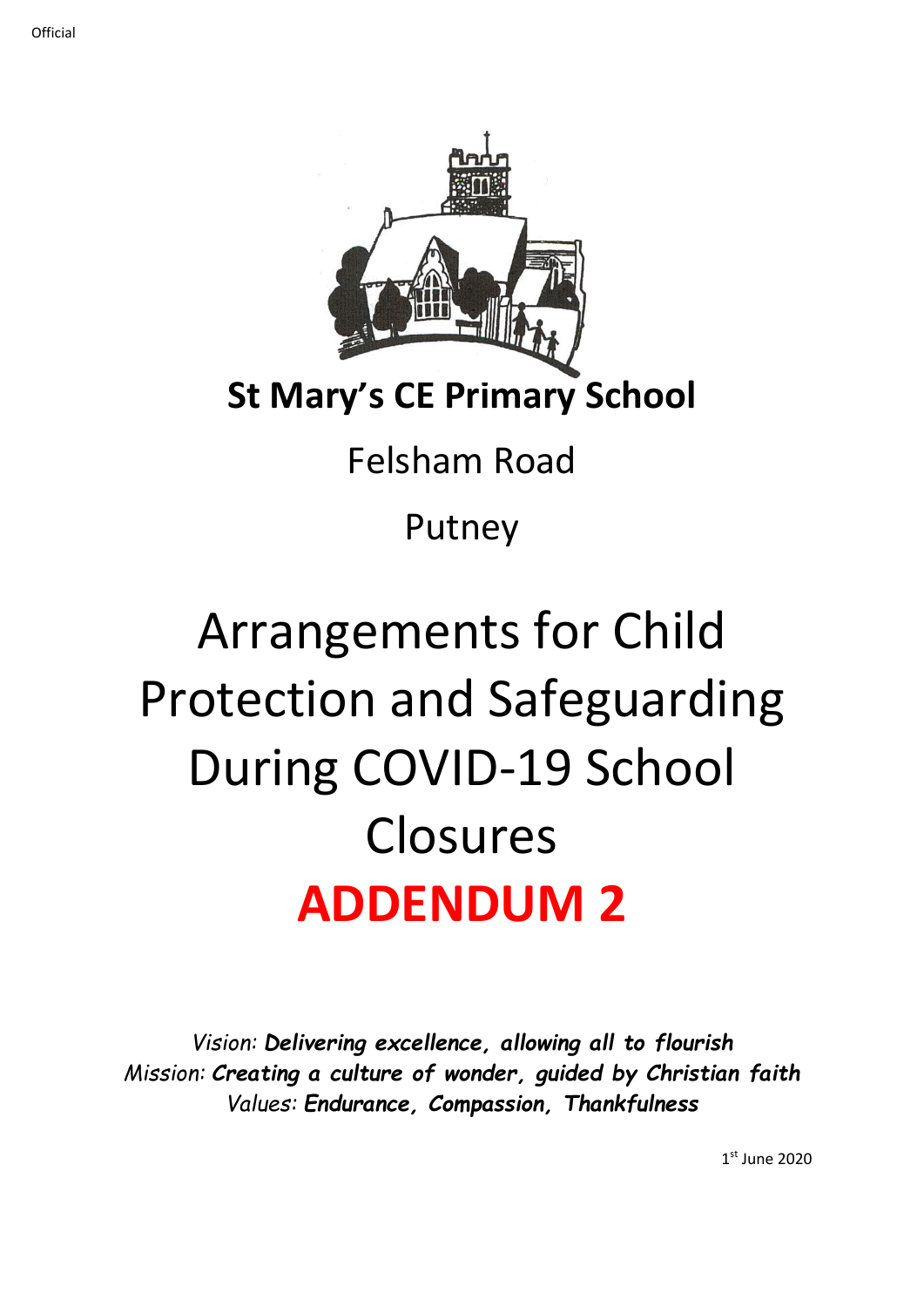This document updates the previous extraordinary amendment to the school's Safeguarding and Child Protection Policy in relation to the current pandemic and sets out safeguarding arrangements in preparation for the planned return to school of more children. This is additional to, and complements, the main policy and the previous amendment.

This is operational from 1st June 2020 and may be subject to further amendments as the situation changes.

#### Introduction

From 1<sup>st</sup> June 2020 the government have required that primary schools begin to phase in a return for pupils in Nursery, Reception, Year One and Year Six, alongside priority groups

#### Preparation

The school is following advice from the government, Public Health England, the Local Authority and the Local Safeguarding Children Partnership in order to maintain the safeguarding and welfare of all pupils and staff.

Prior to pupils returning to school in greater numbers the school has carried out the recommended risk assessments and put strategies in place in relation to:

- class sizes and placing children in small groups with consistent adults
- timetabling and consideration of any adjustments needed to the curriculum
- reorganising classrooms to support social distancing measures
- movement around the building
- utilising outdoor space whenever possible
- staggered arrival and departure times
- staggered break and lunch arrangements
- reducing 'pinch points'
- enhanced cleaning regimes
- ensuring children understand the need for good hygiene and that adequate facilities are provided for this
- removing unnecessary items and any items which are hard to clean
- responding if any pupil or staff member becomes unwell while on site

The School have also:

- Liaised with social workers for any vulnerable pupils who have not been taking up the offer of a place in school
- Carried out individual risk assessments for those pupils with an EHCP for whom one is needed
- Assessed the well-being of staff members, made arrangements for continued working from home for those who cannot return to school due to medical need, and ensured that additional support is available for any staff members who need it
- Reminded all staff members of safeguarding processes and procedures and what to do if they have concerns about a pupil or about a colleague
- Informed parents of the arrangements made, including when their child can return, their child's timetable, any specific requirements around drop off and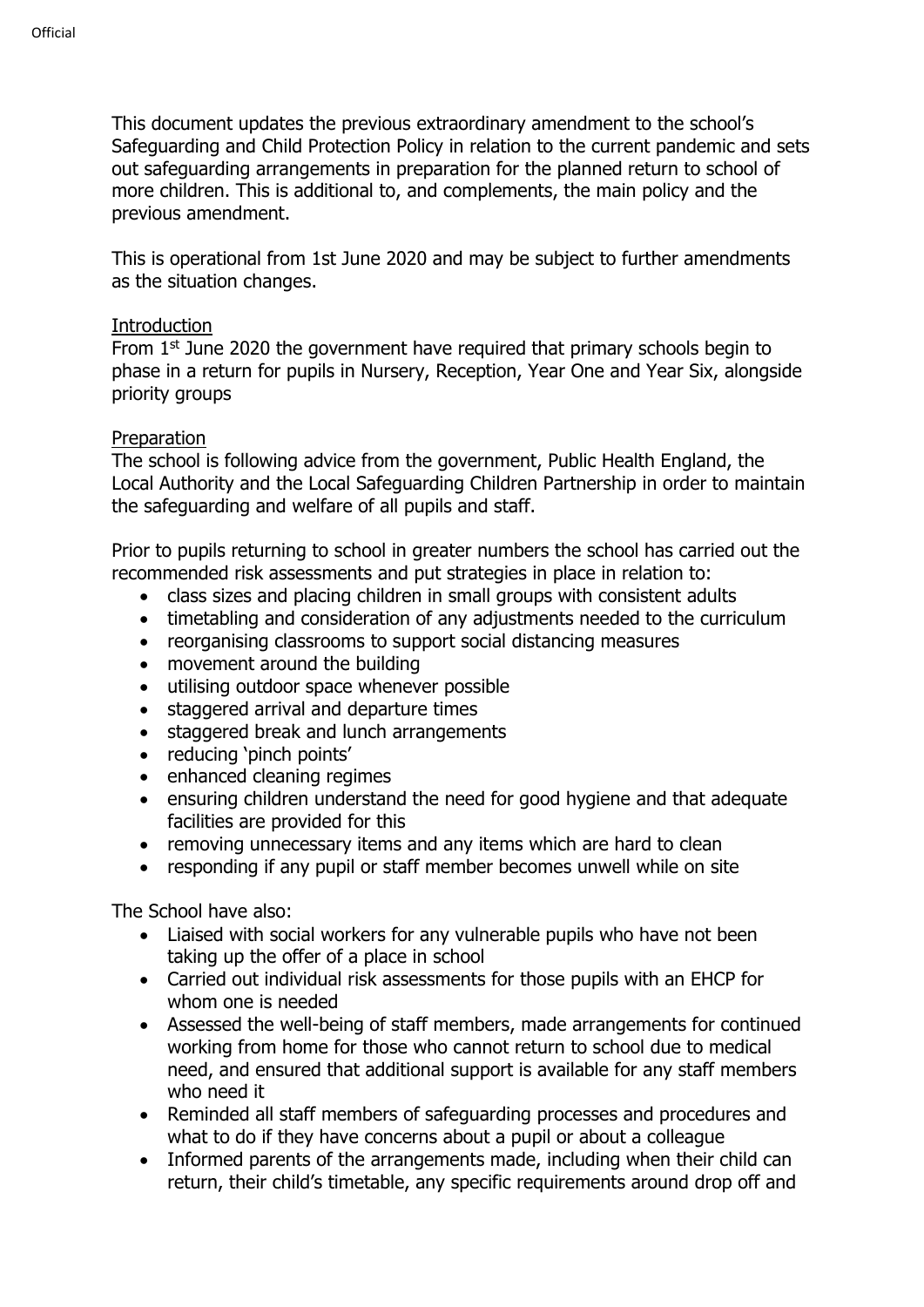pick up times (the expectation is that only one adult accompanies each child at these times and parents do not congregate).

#### When pupils return

The school recognises that many pupils will have been affected by aspects of the pandemic and the lockdown and many will require additional support. Some pupils may have experienced bereavements of close family members; others may have suffered abuse or neglect which they have not been able to disclose. Many pupils will have experienced anxiety or distress due to the overall situation, things they have seen on social media or been told, been impacted on by difficulties their families have experienced in relation to financial matters or other family issues. Some pupils may find it difficult to settle back into the academic structure of school and some may experience difficulties with peer relationships after a lengthy period of isolation from others their own age.

All staff will be alert to signs of stress in pupils and enable pupils to talk about how they are feeling. Any safeguarding concerns will be passed to the Designated Safeguarding Lead (DSL) or Deputy DSLs promptly and any necessary referrals made to the relevant agencies or services. Additional support will be provided for pupils in school where appropriate and available.

All parent/carers will be asked to inform the school if their child has experienced any key family changes (e.g. bereavements, changes in contact with key adults, significant events, health difficulties etc.) so that school staff can ensure they can be effectively supported.

Any emerging concerns will be discussed with parents in the usual way, unless the information known leads the DSL to believe this could place a pupil at risk of immediate and further harm, in which case a referral will be made to MASH without delay.

#### Intimate care needs and use of PPE

Government guidance states that schools should not require either staff or pupils to wear face masks in school.

PPE will only be used in situations where intimate care needs of individual pupils routinely involve use of PPE or if a pupil or adult develops symptoms while on site and this is necessary (see below).

#### Pupils or staff becoming unwell while on site

If a pupil becomes unwell with coronavirus symptoms while on site, the parent will be contacted and expected to collect their child as soon as possible. Parent/carers have been asked to ensure they have contingencies in place to accommodate this.

If the pupil needs direct personal care until they can return home/be collected the school will take appropriate precautions to ensure the safety of staff members dealing with the matter, which may include use of PPE as well as ensuring the pupil